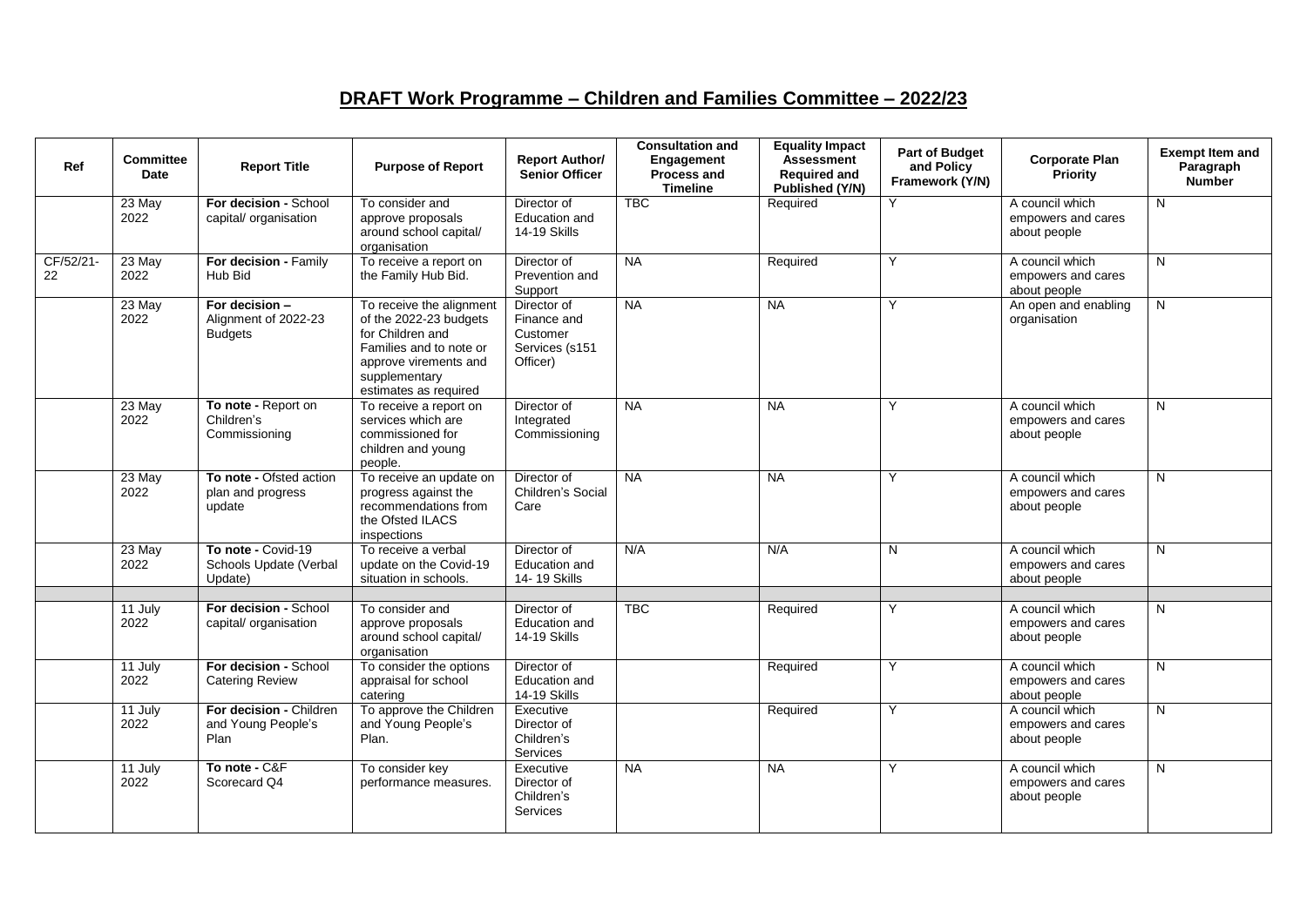| CF/51/21-<br>22 | 11 July<br>2022 | To note - Corporate<br><b>Parenting Strategy</b>                                                                                                     | To receive the<br><b>Corporate Parenting</b><br>Strategy.                                                                                                         | Director of<br>Children's Social<br>Care                             |           | Required  | Y | A council which<br>empowers and cares<br>about people | N |
|-----------------|-----------------|------------------------------------------------------------------------------------------------------------------------------------------------------|-------------------------------------------------------------------------------------------------------------------------------------------------------------------|----------------------------------------------------------------------|-----------|-----------|---|-------------------------------------------------------|---|
|                 | 11 July<br>2022 | To note - Corporate<br><b>Parenting Annual Report</b>                                                                                                | To receive the annual<br>report from the<br><b>Corporate Parenting</b><br>Committee                                                                               | Director of<br>Children's Social<br>Care                             |           | <b>NA</b> | Y | A council which<br>empowers and cares<br>about people | N |
|                 | 11 July<br>2022 | To note - Covid-19<br>Schools Update (Verbal<br>Update)                                                                                              | To receive a verbal<br>update on the Covid-19<br>situation in schools.                                                                                            | Director of<br>Education and<br>14-19 Skills                         | N/A       | N/A       | N | A council which<br>empowers and cares<br>about people | N |
|                 |                 |                                                                                                                                                      |                                                                                                                                                                   |                                                                      |           |           |   |                                                       |   |
|                 | 19 Sept<br>2022 | For decision - School<br>capital/ organisation - to<br>include Annual Capital<br>Programme Update                                                    | To consider and<br>approve proposals<br>around school capital/<br>organisation                                                                                    | Director of<br>Education and<br><b>14-19 Skills</b>                  |           | Required  | Y | A council which<br>empowers and cares<br>about people | N |
|                 | 19 Sept<br>2022 | For decision - First<br>financial review of<br>2022/23 (update to<br>include progress on<br>policy proposals and<br>material variances from<br>MTFS) | To receive the first<br>financial review for<br><b>Children and Families</b><br>and to note or approve<br>virements and<br>supplementary<br>estimates as required | Director of<br>Finance and<br>Customer<br>Services (s151<br>Officer) | <b>NA</b> | <b>NA</b> | Υ | An open and enabling<br>organisation                  | N |
|                 | 19 Sept<br>2022 | For decision - High<br>Needs Management<br>Plan                                                                                                      | To approve the High<br>Needs Management<br>Plan                                                                                                                   | Director of<br>Education and<br>14-19 Skills                         | Y         | Required  | Y | A council which<br>empowers and cares<br>about people | N |
| CF/18/21-<br>22 | 19 Sept<br>2022 | To note - Annual<br>Progress Report on the<br>SEND Strategy                                                                                          | To receive the annual<br>progress report on the<br>SEND Strategy                                                                                                  | Director of<br>Education and<br>14-19 Skills                         | <b>NA</b> | <b>NA</b> | Y | A council which<br>empowers and cares<br>about people | N |
|                 | 19 Sept<br>2022 | To note - Independent<br>Care Review Outcomes                                                                                                        | To update Committee on<br>the outcome of the<br>Independent Care<br>Review and implications<br>for services                                                       | Director of<br>Children's Social<br>Care                             | <b>NA</b> | <b>NA</b> | Υ | A council which<br>empowers and cares<br>about people | N |
|                 | 19 Sept<br>2022 | To note - Cheshire East<br>Safeguarding Children's<br>Partnership Annual<br>Report                                                                   | To receive the annual<br>report of the<br>Safeguarding Children's<br>Partnership                                                                                  | Director of<br>Children's Social<br>Care                             | <b>NA</b> | <b>NA</b> | Y | A council which<br>empowers and cares<br>about people | N |
|                 | 19 Sept<br>2022 | To note - Business Plan<br>for Crewe Youth Zone                                                                                                      | To approve<br>arrangements for the<br>opening, operation and<br>governance of the Youth<br>Zone                                                                   | Director of<br>Prevention and<br>Support                             |           | Required  | Y | A council which<br>empowers and cares<br>about people | N |
|                 | 19 Sept<br>2022 | To note - Covid-19<br>Schools Update (Verbal<br>Update)                                                                                              | To receive a verbal<br>update on the Covid-19<br>situation in schools.                                                                                            | Director of<br>Education and<br>14-19 Skills                         | N/A       | N/A       | N | A council which<br>empowers and cares<br>about people | N |
|                 | 14 Nov          | <b>Takeover of</b>                                                                                                                                   |                                                                                                                                                                   |                                                                      |           |           |   |                                                       |   |
|                 | 2022            | <b>Committee by children</b><br>and young people for<br><b>November Children's</b><br><b>Rights Month</b>                                            |                                                                                                                                                                   |                                                                      |           |           |   |                                                       |   |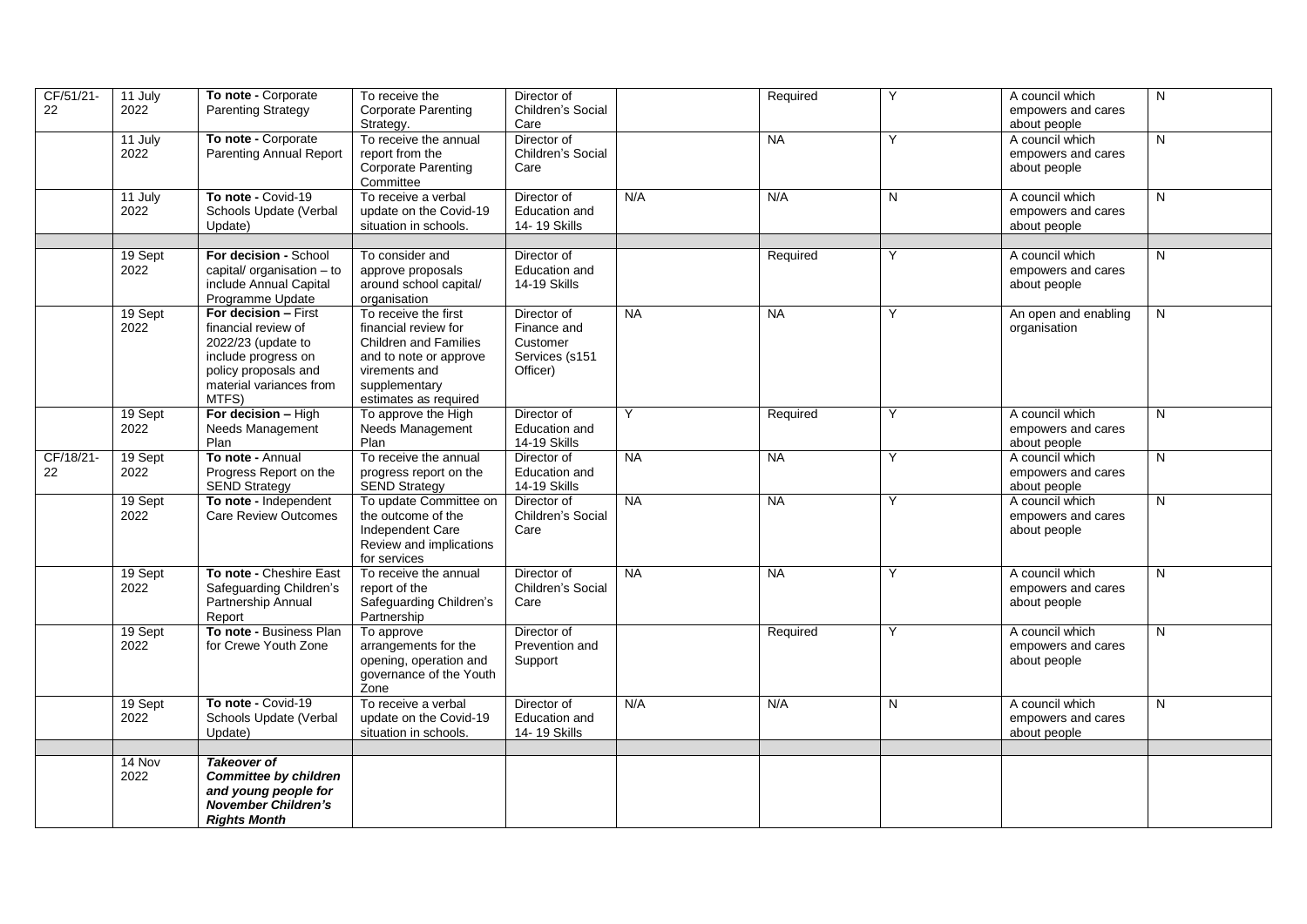| 14 Nov         | For decision - Second                              | To receive the second                                | Director of                      | <b>NA</b> | <b>NA</b> | Y | An open and enabling                  | N              |
|----------------|----------------------------------------------------|------------------------------------------------------|----------------------------------|-----------|-----------|---|---------------------------------------|----------------|
| 2022           | financial review of<br>2022/23                     | financial review for<br><b>Children and Families</b> | Finance and<br>Customer          |           |           |   | organisation                          |                |
|                |                                                    | and to note or approve                               | Services (s151                   |           |           |   |                                       |                |
|                |                                                    | virements and                                        | Officer)                         |           |           |   |                                       |                |
|                |                                                    | supplementary                                        |                                  |           |           |   |                                       |                |
|                |                                                    | estimates as required                                |                                  |           |           | Y |                                       |                |
| 14 Nov<br>2022 | To note - C&F<br>Scorecard Q1                      | To consider key<br>performance measures.             | Executive<br>Director of         | <b>NA</b> | <b>NA</b> |   | A council which<br>empowers and cares | N              |
|                |                                                    |                                                      | Children's                       |           |           |   | about people                          |                |
|                |                                                    |                                                      | Services                         |           |           |   |                                       |                |
| 14 Nov         | To note - Update report                            | To receive an update on                              | Director of                      | <b>NA</b> | <b>NA</b> | Y | A council which                       | N              |
| 2022           | on progress against the<br>Mental Health Spotlight | progress against the<br>Mental Health Spotlight      | Prevention and<br>Support        |           |           |   | empowers and cares<br>about people    |                |
|                | Review                                             | Review                                               |                                  |           |           |   |                                       |                |
| 14 Nov         | To note - Covid-19                                 | To receive a verbal                                  | Director of                      | N/A       | N/A       | N | A council which                       | N              |
| 2022           | Schools Update (Verbal                             | update on the Covid-19                               | <b>Education and</b>             |           |           |   | empowers and cares                    |                |
|                | Update)                                            | situation in schools.                                | 14-19 Skills                     |           |           |   | about people                          |                |
| 16 Jan 2023    | For decision - School                              | To consider and                                      | Director of                      |           | Required  | Υ | A council which                       | N              |
|                | capital/ organisation                              | approve proposals                                    | Education and                    |           |           |   | empowers and cares                    |                |
|                |                                                    | around school capital/                               | 14-19 Skills                     |           |           |   | about people                          |                |
| 16 Jan 2023    | For decision - MTFS                                | organisation<br>To respond to the                    | Director of                      | Yes       | Required  | Y | An open and enabling                  | $\overline{N}$ |
|                | <b>Budget Consultation</b>                         | budget consultation for                              | Finance and                      |           |           |   | organisation                          |                |
|                |                                                    | <b>Children and Families</b>                         | Customer                         |           |           |   |                                       |                |
|                |                                                    | Services.                                            | Services (s151                   |           |           |   |                                       |                |
|                | To note - Ofsted action                            |                                                      | Officer)                         | <b>NA</b> | <b>NA</b> | Y | A council which                       |                |
| 16 Jan 2023    | plan and progress                                  | To receive an update on<br>progress against the      | Director of<br>Children's Social |           |           |   | empowers and cares                    | $\mathsf{N}$   |
|                | update                                             | recommendations from                                 | Care                             |           |           |   | about people                          |                |
|                |                                                    | the Ofsted ILACS                                     |                                  |           |           |   |                                       |                |
|                | To note - C&F                                      | inspections<br>To consider key                       |                                  | <b>NA</b> | <b>NA</b> | Y | A council which                       | N              |
| 16 Jan 2023    | Scorecard Q2                                       | performance measures.                                | Executive<br>Director of         |           |           |   | empowers and cares                    |                |
|                |                                                    |                                                      | Children's                       |           |           |   | about people                          |                |
|                |                                                    |                                                      | Services                         |           |           |   |                                       |                |
| 16 Jan 2023    | To note - Covid-19<br>Schools Update (Verbal       | To receive a verbal<br>update on the Covid-19        | Director of<br>Education and     | N/A       | N/A       | N | A council which                       | N              |
|                | Update)                                            | situation in schools.                                | 14-19 Skills                     |           |           |   | empowers and cares<br>about people    |                |
|                |                                                    |                                                      |                                  |           |           |   |                                       |                |
| 13 Feb         | For decision - School                              | To consider and                                      | Director of                      |           | Required  | Y | A council which                       | N              |
| 2023           | capital/ organisation                              | approve proposals<br>around school capital/          | Education and<br>14-19 Skills    |           |           |   | empowers and cares                    |                |
|                |                                                    | organisation                                         |                                  |           |           |   | about people                          |                |
| 13 Feb         | For decision - Schools                             | To approve the schools                               | Director of                      |           | Required  | Y | A council which                       | N              |
| 2023           | Funding Formula and                                | funding formula and                                  | Education and                    |           |           |   | empowers and cares                    |                |
|                | Early Years Funding<br>Formula                     | early years funding<br>formula.                      | 14-19 Skills and<br>Director of  |           |           |   | about people                          |                |
|                |                                                    |                                                      | Prevention and                   |           |           |   |                                       |                |
|                |                                                    |                                                      | Support                          |           |           |   |                                       |                |